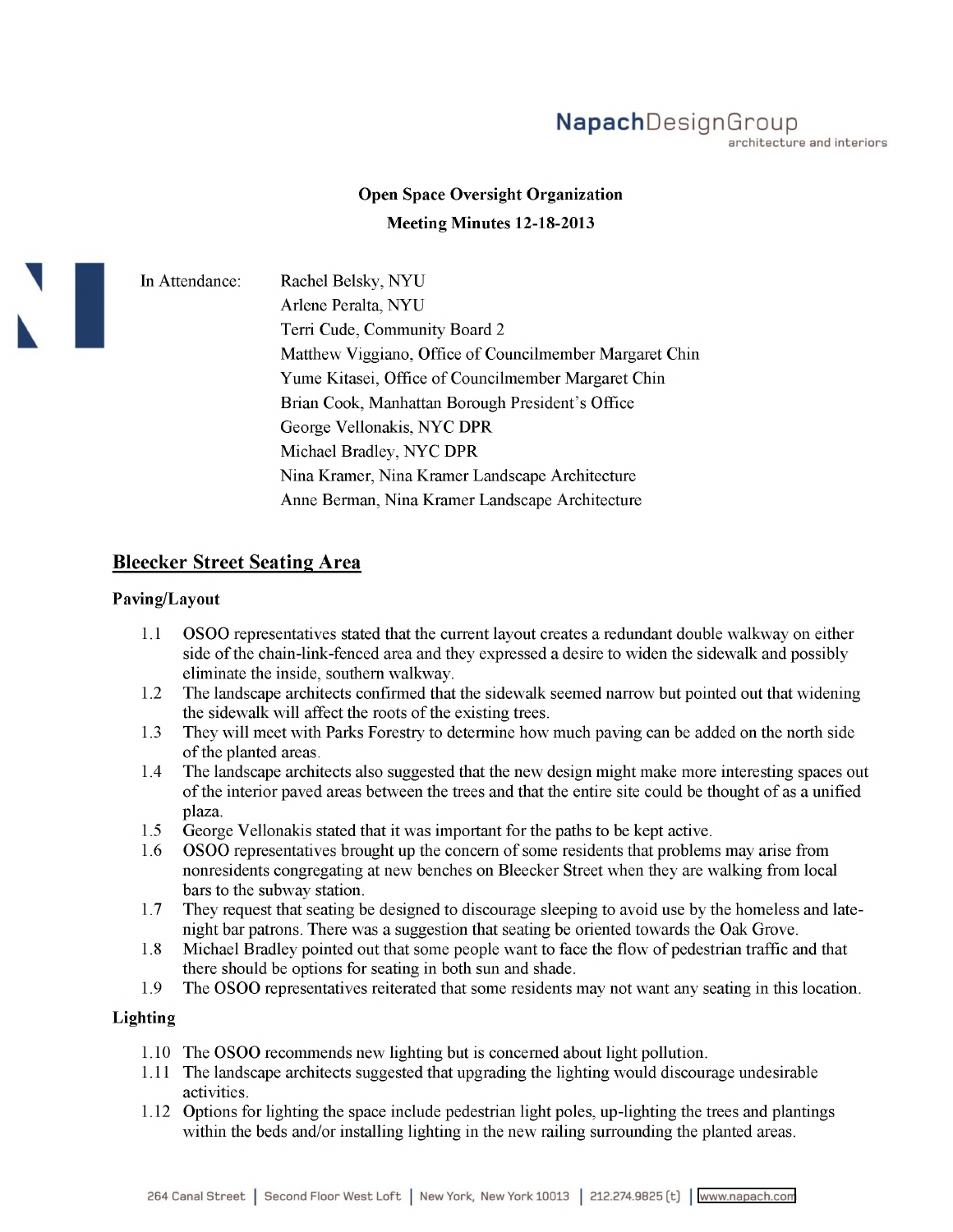#### **Fencing/Planting**

- 1.13 OSOO representatives stated that there was a desire to fence in the planted areas in such a way that it can't easily be stepped over but can be easily seen through.
- 1.14 There was a discussion of fences ranging from 24" to 48".
- 1.15 The OSOO emphasized that they are looking for creativity from the design team in the design of fencing, which is attractive and inviting but effectively creates a barrier for dogs.
- 1.16 The landscape architects pointed out that further down Bleecker Street, alongside Coles GYM, there are elaborately planted areas with no fencing that are in good condition.
- 1.17 There was general agreement that well-maintained planting areas and effective rodent control are key to the success of the space.
- 1.18 Having evident trash receptacles may also help to keep the public from throwing garbage in planting areas.

## **LaGuardia Park**

#### **Program**

- 1.19 OSOO presented a master plan for the entire LaGuardia strip between W. 3rd and Bleecker Street that they believe was approved by the Community Board and PDC in 2009.
- 1.20 Rather than creating another playground, the OSOO members envision a walk and discover space.
- 1.21 The community believes that with the nearby Adrianne's Garden, Key Park and Mercer Playground, there are enough play spaces.
- 1.22 They feel that more planted areas, walkways and moments of discovery would be welcome.
- 1.23 The landscape architects questioned how active play, as mandated by ULURP, could be defined.
- 1.24 It was pointed out that it would be necessary to work with City Planning since they wrote the Restrictive Declaration, but that it could be proposed that active recreation might take the form of an engaging walkway, a discovery path with boulders used as a climbing element.

#### **Seating**

- 1.25 It was pointed out by the OSOO that there are people in the community who don't want seating in this area, particularly on the south end, near Bleecker Street.
- 1.26 The community appreciates that the area is green, but does not necessarily like the ivy, which provides cover for rats.
- 1.27 There was discussion about the need to continue the vocabulary introduced in Adrienne's Garden but not necessarily to adhere to the design shown in the Master Plan.
- 1.28 It was pointed out that the slotted and curved seating discourages use by the homeless.

#### **Pathways**

- 1.29 George Vellonakisstated that the PDC will want to see that the newly designed area relates to what is happening near W. 3rd Street.
- 1.30 The landscape architects stated that the existing paths and those shown on the master plan do not necessarily reflect how people move through the space and they would recommend restudying the layout and the potential to create a north/south woodland walk through the space.
- 1.31 The OSOO members stated that the master plan was created with a lot of community input but they believed that the community remains open to improvements to the plan.
- 1.32 There was general agreement that the plan should take into account the preservation of all 1.32 There was general agreement that